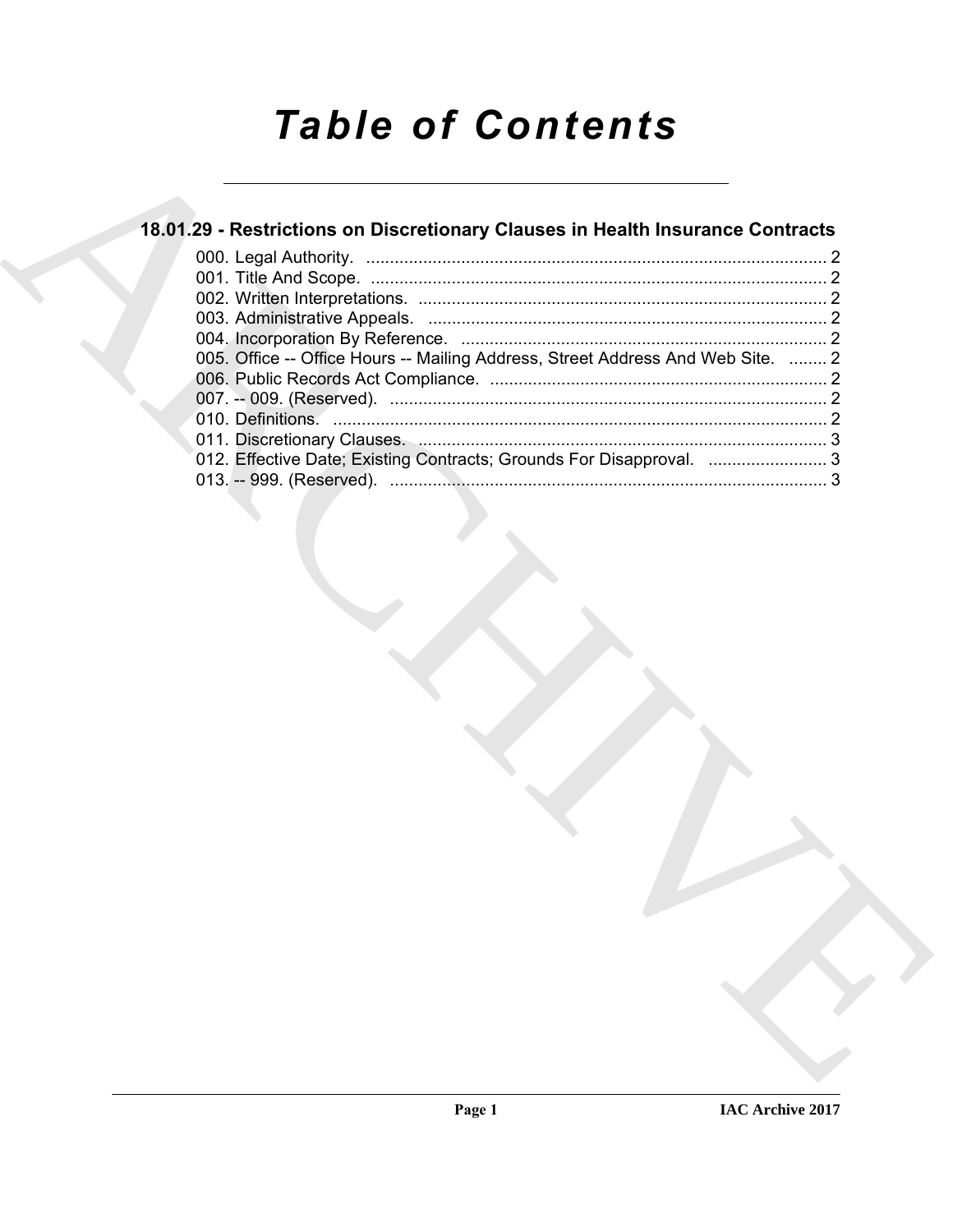#### **IDAPA 18 TITLE 01 CHAPTER 29**

#### <span id="page-1-0"></span>**18.01.29 - RESTRICTIONS ON DISCRETIONARY CLAUSES IN HEALTH INSURANCE CONTRACTS**

#### <span id="page-1-1"></span>**000. LEGAL AUTHORITY.**

This rule is promulgated and adopted pursuant to the authority vested in the director under Title 41, Chapters 2, 13 and 18, Idaho Code. (5-8-09)

#### <span id="page-1-2"></span>**001. TITLE AND SCOPE.**

**01. Title**. This rule shall be cited in full as Idaho Department of Insurance Rule IDAPA 18.01.29, ions on Discretionary Clauses in Health Insurance Contracts." (5-8-09) "Restrictions on Discretionary Clauses in Health Insurance Contracts.<sup>3</sup>

**02.** Scope. This rule sets forth uniform requirements regarding the use of discretionary clauses to be by health carriers transacting insurance in Idaho. (5-8-09) followed by health carriers transacting insurance in Idaho.

#### <span id="page-1-3"></span>**002. WRITTEN INTERPRETATIONS.**

**CHAPTER 29**<br> **CHAPTER 29**<br> **CHAPTER 29**<br> **CHAPTER 29**<br> **CHAPTER 29**<br> **CHAPTER 20**<br> **CHAPTER 20**<br> **CHAPTER 20**<br> **CHAPTER 200**<br> **CHAPTER 200**<br> **CHAPTER 200**<br> **CHAPTER 200**<br> **CHAPTER 200**<br> **CHAPTER 200**<br> **CHAPTER 200**<br> **CHA** In accordance with Section 67-5201(19)(b)(iv), Idaho Code, this agency may have written statements that pertain to the interpretation of the rules of the chapter, or to the documentation of compliance with the rules of this chapter. These documents will be available for public inspection and copying, at cost, in the main office and each regional or district office of this agency. district office of this agency.

#### <span id="page-1-4"></span>**003. ADMINISTRATIVE APPEALS.**

All administrative appeals shall be governed by Title 41, Chapter 2, Idaho Code, the Idaho Administrative Procedure Act, Title 67, Chapter 52, Idaho Code, and IDAPA 04.11.01, Idaho Rules of Administrative Procedure of the Attorney General -- General Provisions. (5-8-09) (5-8-09)

#### <span id="page-1-5"></span>**004. INCORPORATION BY REFERENCE.**

No documents are incorporated by reference. (5-8-09)

### <span id="page-1-6"></span>**005. OFFICE -- OFFICE HOURS -- MAILING ADDRESS, STREET ADDRESS AND WEB SITE.**

**01. Office Hours**. The Department of Insurance is open from 8 a.m. to 5 p.m. except Saturday, Sunday (5-8-09) and legal holidays.

**02. Mailing Address**. The department's mailing address is: Idaho Department of Insurance, P.O. Box 83720, Boise, ID 83720-0043.

**03.** Street Address. The principal place of business is 700 West State Street, 3rd Floor, Boise, Idaho (5-8-09) 83720-0043. (5-8-09)

**04. Web Site Address**. The department's website is http://www.doi.idaho.gov. (5-8-09)

#### <span id="page-1-7"></span>**006. PUBLIC RECORDS ACT COMPLIANCE.**

Any records associated with these rules are subject to the provisions of the Idaho Public Records Act, Title 74, Chapter 1, Idaho Code. (5-8-09) Chapter 1, Idaho Code.

#### <span id="page-1-8"></span>**007. -- 009. (RESERVED).**

#### <span id="page-1-10"></span><span id="page-1-9"></span>**010. DEFINITIONS.**

As used in this rule, the following terms shall have the following meanings. (5-8-09)

<span id="page-1-12"></span><span id="page-1-11"></span>**01. Director**. "Director" means the Director of the Idaho Department of Insurance. (5-8-09)

**02. Discretionary Clause**. "Discretionary clause" means any health insurance contract provision that provides the health carrier with sole discretionary authority to determine eligibility for benefits or to interpret the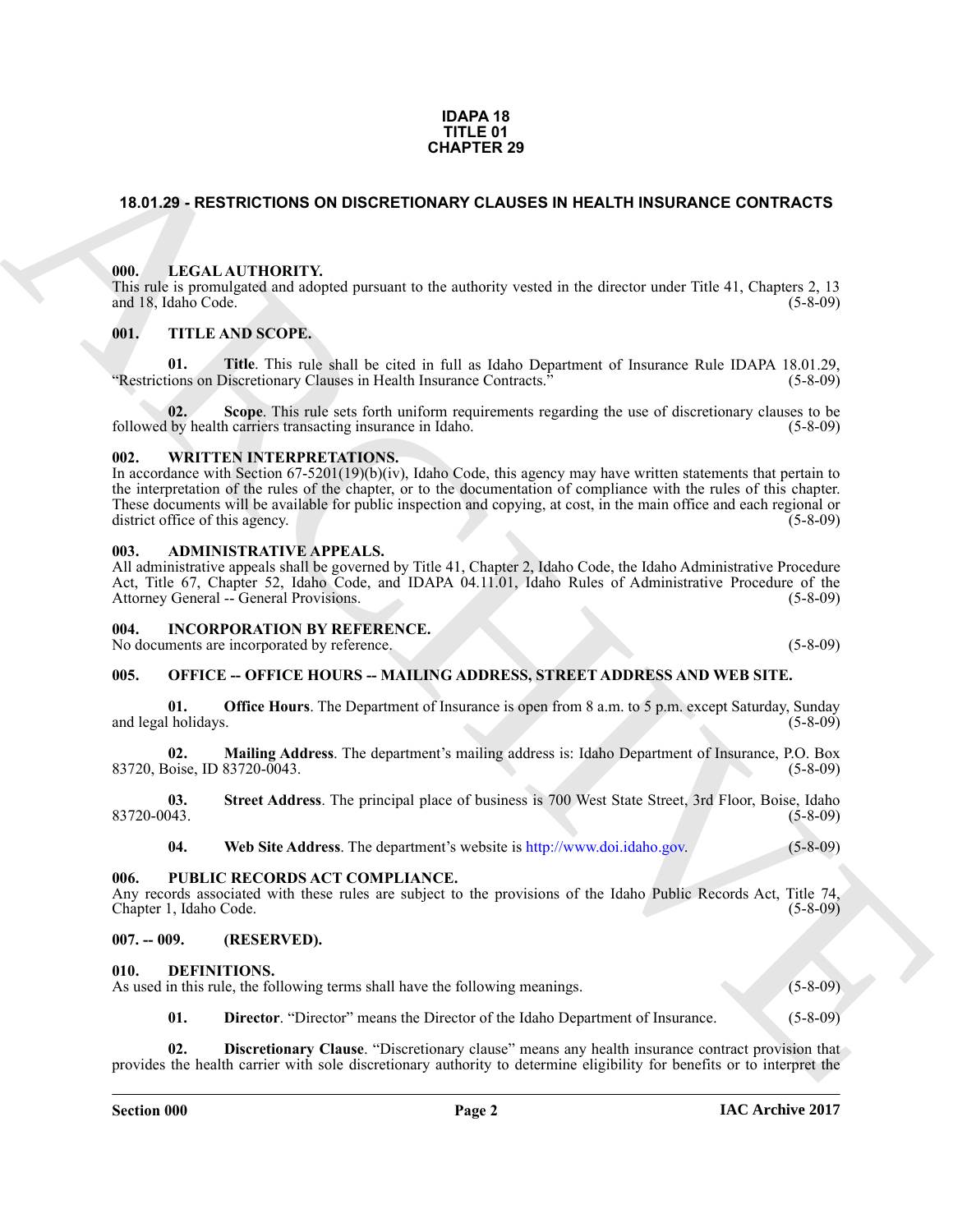#### *IDAHO ADMINISTRATIVE CODE 18.01.29 - Restrictions on Discretionary Department of Insurance Clauses in Health Insurance Contracts*

terms and provisions of the health insurance contract. (5-8-09)

<span id="page-2-3"></span>**03. Health Care Services**. "Health care services" means services for the diagnosis, prevention, treatment, cure or relief of a health condition, illness, injury, or disease. (5-8-09)

<span id="page-2-5"></span><span id="page-2-4"></span>**04. Health Carrier**. "Health carrier" means an entity subject to regulation under Title 41, Chapters 21, 22, 32, 34, 39, 40, 41, 47, 52 or 55, Idaho Code.

**Character of Insurance Contrast Character Character Character (Since Character Character Character)**<br>
ARCHIVEN IN SECTION (1972) 2013 (1973) 2013 (1974) 2013 (1974) 2013 (1974) 2013 (1974) 2013 (1974) 2013 (1974)<br> **ARCHI 05. Health Insurance Contract**. "Health insurance contract" means any policy, contract, certificate, agreement, or other form or document providing, defining, or explaining coverage for health care services that is offered, delivered, issued for delivery, continued, or renewed in this state by a health carrier. For purposes of this rule, "health insurance contract" does not include a contract for group coverage offered by or through an employer to its employees. (5-8-09)

#### <span id="page-2-6"></span><span id="page-2-0"></span>**011. DISCRETIONARY CLAUSES.**

<span id="page-2-7"></span>**01. Discretionary Clauses Prohibited**. No health insurance contract may contain a discretionary (5-8-09)  $\epsilon$  clause. (5-8-09)

<span id="page-2-8"></span>**02. Required Filing**. By the first day of the second month following the effective date of this rule, each health carrier transacting insurance in this state shall submit to the director a list of all health insurance contracts in effect in Idaho that contain discretionary clauses and shall submit a certification that the list is complete and accurate. If a health carrier has no health insurance contracts in effect, the health carrier shall submit a letter to the director reporting and certifying that fact. (5-8-09) reporting and certifying that fact.

#### <span id="page-2-9"></span><span id="page-2-1"></span>**012. EFFECTIVE DATE; EXISTING CONTRACTS; GROUNDS FOR DISAPPROVAL.**

<span id="page-2-11"></span>**01. Effective Date of Rule**. This rule is applicable to every health insurance contract that is issued or on or after May 1, 2009. (5-8-09) renewed on or after May 1, 2009.

<span id="page-2-10"></span>**02. Contract Compliance**. A health insurance contract that was issued before the effective date of this rule shall be brought into compliance with this rule by the anniversary date or renewal date of the plan following the effective date of this rule. (5-8-09) effective date of this rule.

<span id="page-2-12"></span>**03. Grounds for Disapproval**. Any health insurance contract containing terms inconsistent with the provisions of this rule is misleading, inequitable and unfairly prejudicial to the policyholder and the insurance-buying public. In addition to any other sanction or remedy afforded by Title 41, Idaho Code, the use of provisions inconsistent with this rule in a health insurance contract shall be grounds for the director to disapprove the health insurance contract in accordance with Section 41-1813, Idaho Code. (5-8-09)

#### <span id="page-2-2"></span>**013. -- 999. (RESERVED).**